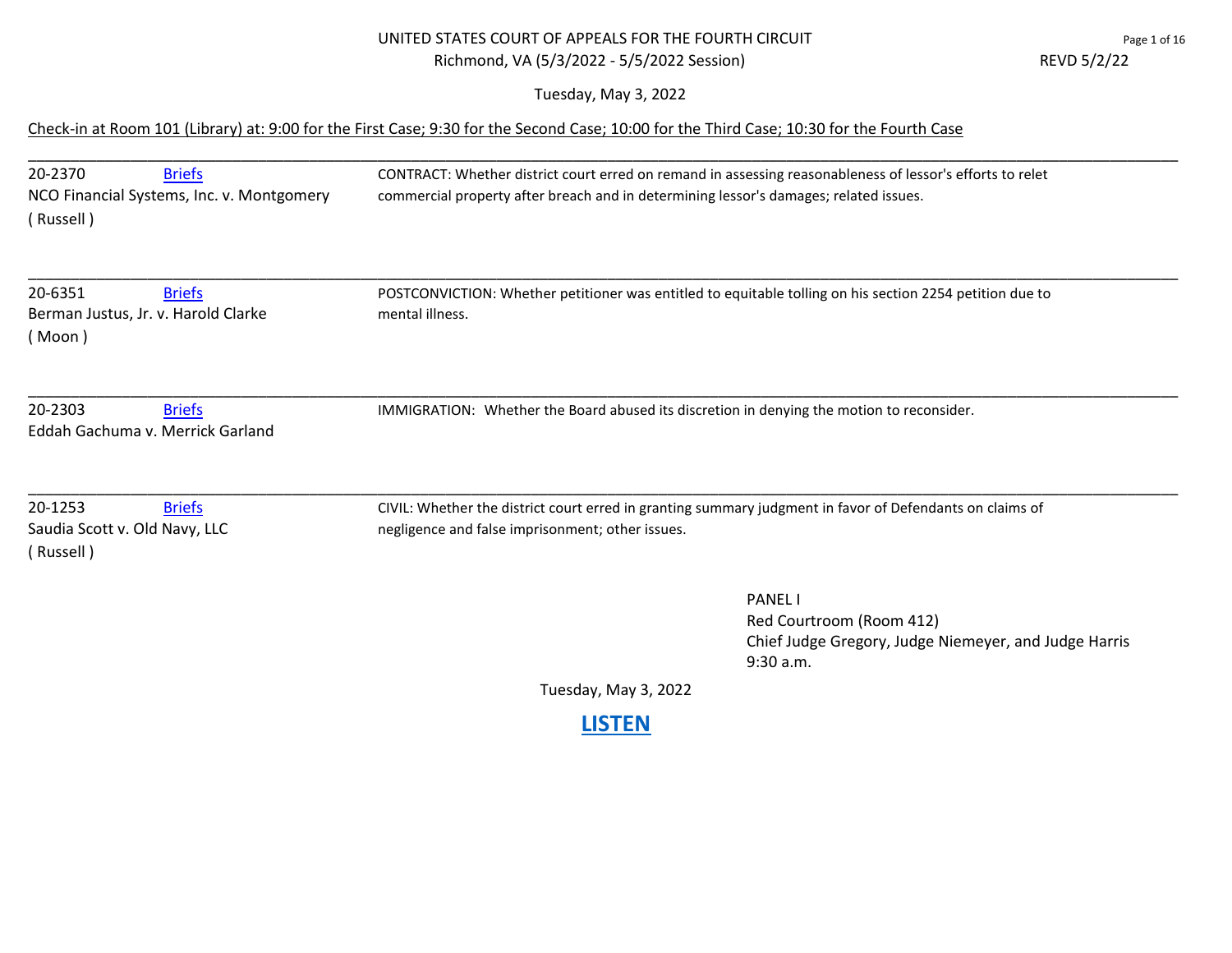#### UNITED STATES COURT OF APPEALS FOR THE FOURTH CIRCUIT **For a state of the CIRCUIT** page 2 of 16 Richmond, VA (5/3/2022 - 5/5/2022 Session)

Tuesday, May 3, 2022

#### Check-in at Room 101 (Library) at: 9:00 for the First Case; 9:30 for the Second Case; 10:00 for the Third Case; 10:30 for the Fourth Case

\_\_\_\_\_\_\_\_\_\_\_\_\_\_\_\_\_\_\_\_\_\_\_\_\_\_\_\_\_\_\_\_\_\_\_\_\_\_\_\_\_\_\_\_\_\_\_\_\_\_\_\_\_\_\_\_\_\_\_\_\_\_\_\_\_\_\_\_\_\_\_\_\_\_\_\_\_\_\_\_\_\_\_\_\_\_\_\_\_\_\_\_\_\_\_\_\_\_\_\_\_\_\_\_\_\_\_\_\_\_\_\_\_\_\_\_\_\_\_\_\_\_\_\_\_\_\_\_\_\_\_\_\_\_\_ 19-1759 [Briefs](https://www.ca4.uscourts.gov/DataBriefs.aspx?CASENUM=19-1759) Briefs CIVIL: Whether district court correctly concluded that Defendants did not owe contractual or other duty to Dianna Nidy v. U.S. Bancorp Plaintiff; other issues. ( Copenhaver ) Associations: 20-2163, 20-2171, 20-2172 [Briefs](https://www.ca4.uscourts.gov/DataBriefs.aspx?CASENUM=20-2163) \_\_\_\_\_\_\_\_\_\_\_\_\_\_\_\_\_\_\_\_\_\_\_\_\_\_\_\_\_\_\_\_\_\_\_\_\_\_\_\_\_\_\_\_\_\_\_\_\_\_\_\_\_\_\_\_\_\_\_\_\_\_\_\_\_\_\_\_\_\_\_\_\_\_\_\_\_\_\_\_\_\_\_\_\_\_\_\_\_\_\_\_\_\_\_\_\_\_\_\_\_\_\_\_\_\_\_\_\_\_\_\_\_\_\_\_\_\_\_\_\_\_\_\_\_\_\_\_\_\_\_\_\_\_\_ 20-2202 [Briefs](https://www.ca4.uscourts.gov/DataBriefs.aspx?CASENUM=20-2202) EMPLOYMENT: Whether district court erroneously determined that Plaintiff failed to notify Defendant of his

Kasey Roberts v. Gestamp West Virginia, LLC need for FMLA leave; other issues. ( Berger )

#### PANEL II

Butzner Courtroom (Room 201) Judge Diaz, Judge Rushing, and Judge Heytens 9:30 a.m.

Tuesday, May 3, 2022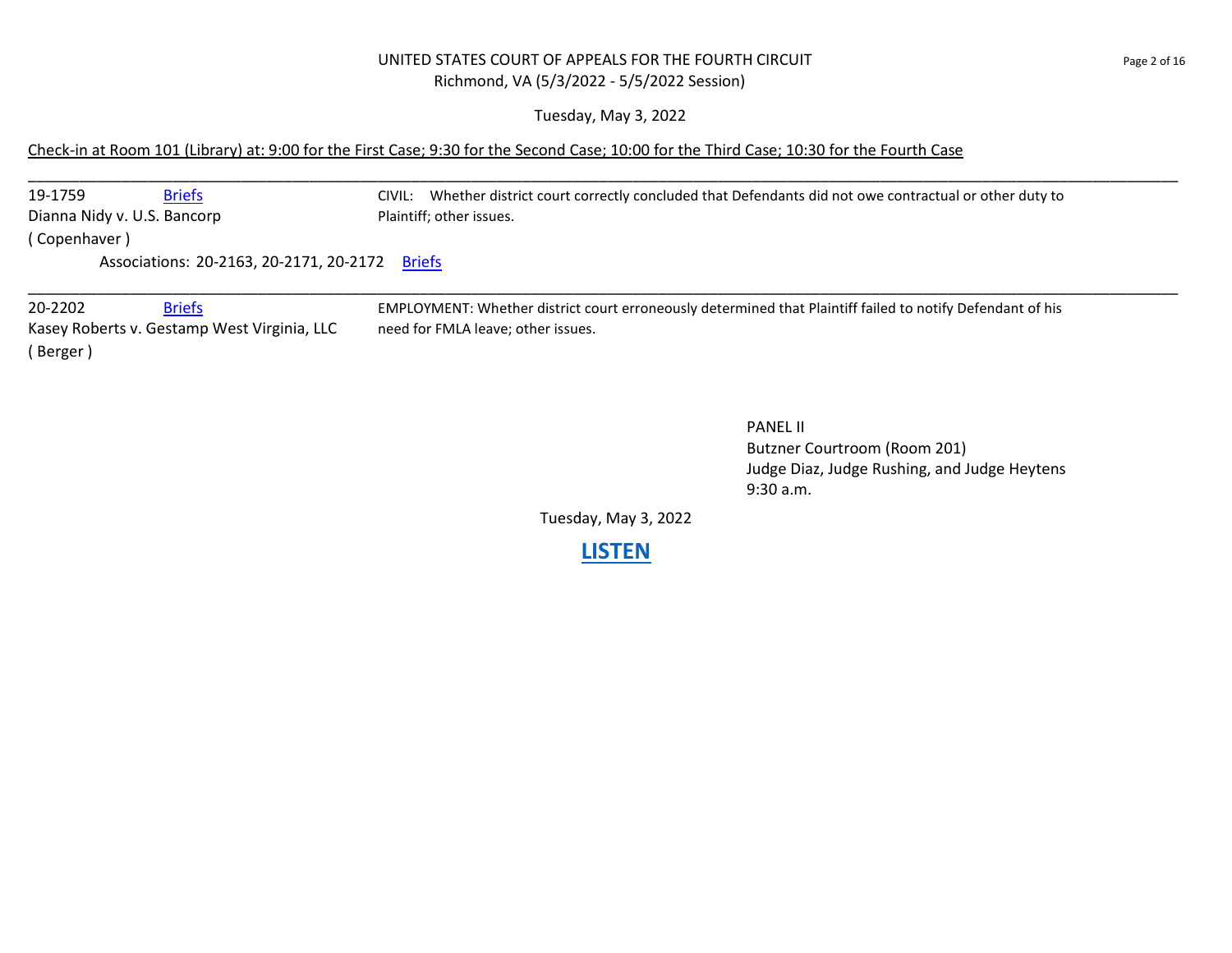### UNITED STATES COURT OF APPEALS FOR THE FOURTH CIRCUIT PAGE 2001 16 Richmond, VA (5/3/2022 - 5/5/2022 Session)

Tuesday, May 3, 2022

### Check-in at Room 101 (Library) at: 9:00 for the First Case; 9:30 for the Second Case; 10:00 for the Third Case; 10:30 for the Fourth Case

| 21-1478<br><b>Briefs</b><br>William Garey v. James S. Farrin, P.C.<br>(Biggs) | CIVIL: Whether lawyers violated Driver's Privacy Protection Act by obtaining drivers' information for advertising<br>purposes.                                                             |
|-------------------------------------------------------------------------------|--------------------------------------------------------------------------------------------------------------------------------------------------------------------------------------------|
| <b>Associations: 21-1480 Briefs</b>                                           |                                                                                                                                                                                            |
| <b>Briefs</b><br>21-1972<br>R.A. v. Brady Johnson<br>(Bell)                   | CIVIL: Whether public school administrators are entitled to public official immunity for their failure to report<br>an incident in which a teacher allegedly put a student in a trash can. |
| Associations:<br>21-1973                                                      |                                                                                                                                                                                            |
|                                                                               | <b>PANEL III</b><br>Blue Courtroom (Room 339)<br>Judge Wilkinson, Judge Motz, and Judge Thacker                                                                                            |

Tuesday, May 3, 2022

9:30 a.m.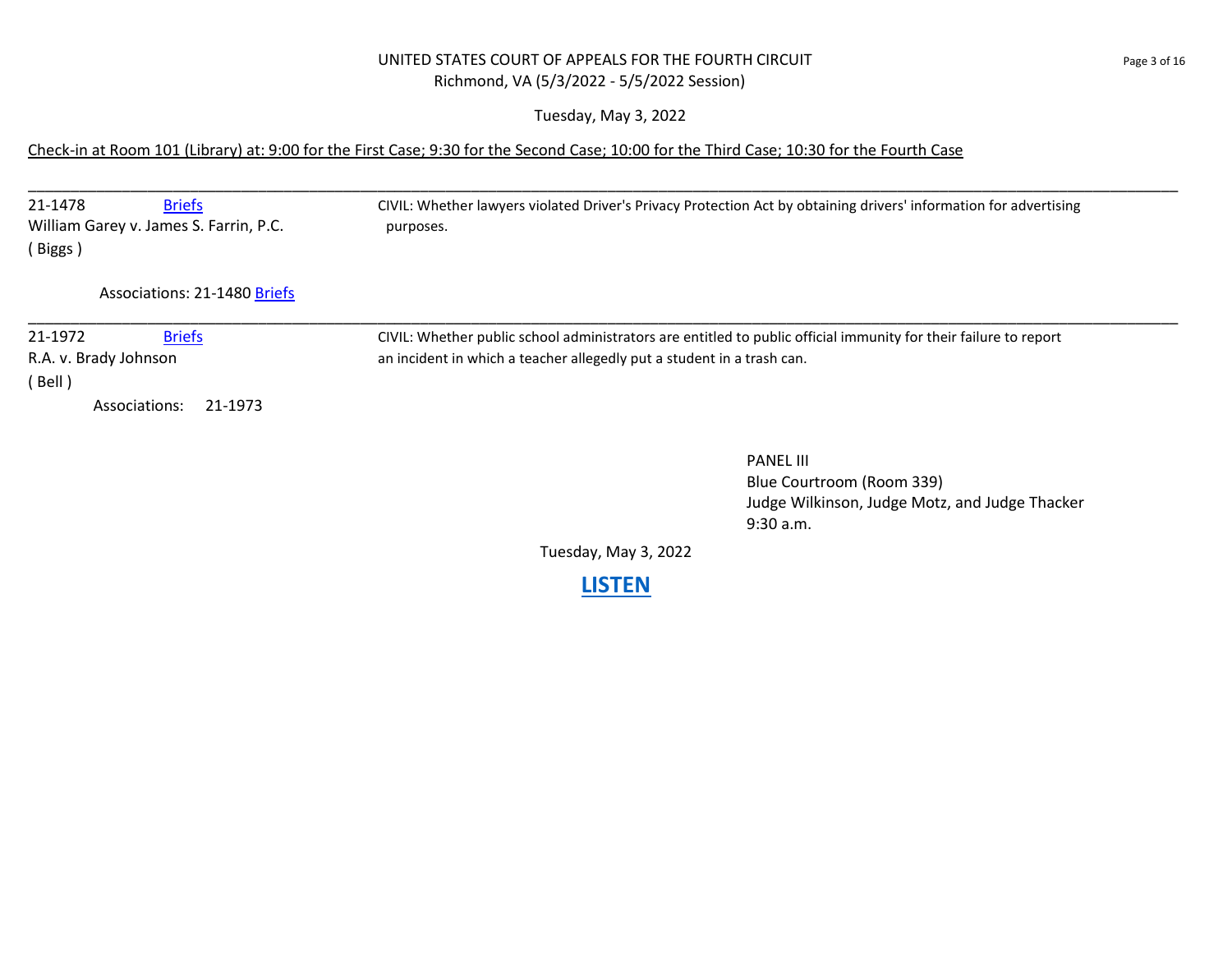## UNITED STATES COURT OF APPEALS FOR THE FOURTH CIRCUIT PAGE 15 Page 4 of 16 Richmond, VA (5/3/2022 - 5/5/2022 Session)

Tuesday, May 3, 2022

## Check-in at Room 101 (Library) at: 9:00 for the First Case; 9:30 for the Second Case; 10:00 for the Third Case; 10:30 for the Fourth Case

| 18-2180<br><b>Briefs</b><br>Teresa Lavis v. Reverse Mortgage Solutions Inc<br>(Berger) | CIVIL: Whether the district court properly construed Jesnoski v. Countrywide Home Loans, Inc., 135 S. Ct. 790<br>(2015) to mean that Appellee was not required to tender back loan proceeds following rescission under the<br>Truth in Lending Act. |
|----------------------------------------------------------------------------------------|-----------------------------------------------------------------------------------------------------------------------------------------------------------------------------------------------------------------------------------------------------|
| 21-6448<br><b>Briefs</b><br>US v. Lance Whitaker<br>(Dever)                            | Whether Whitaker established judicial vindictiveness when district court declined to reduce<br>SENTENCING:<br>supervised release term after appeal of partial grant of First Step Act relief.                                                       |
| 21-2205<br><b>Briefs</b><br>Justice 360 v. Bryan Stirling<br>(Lewis)                   | CONSTITUTIONAL LAW: Whether South Carolina statute prohibiting disclosure of certain execution protocols<br>violates appellant's First Amendment free speech rights; related issues.                                                                |
| 21-1678<br><b>Briefs</b><br>Tyrone Henderson, Sr. v. The Source for Public<br>(Hudson) | CIVIL: Whether sec. 230 of the Communications Decency Act immunizes consumer reporting agency from<br>liability under the Fair Credit Reporting Act.                                                                                                |
|                                                                                        | <b>PANEL IV</b><br>Gold Courtroom (Room 348)<br>Judge Agee, Judge Richardson, and Judge Quattlebaum<br>$9:30$ a.m.                                                                                                                                  |
|                                                                                        | Tuesday, May 3, 2022                                                                                                                                                                                                                                |
|                                                                                        |                                                                                                                                                                                                                                                     |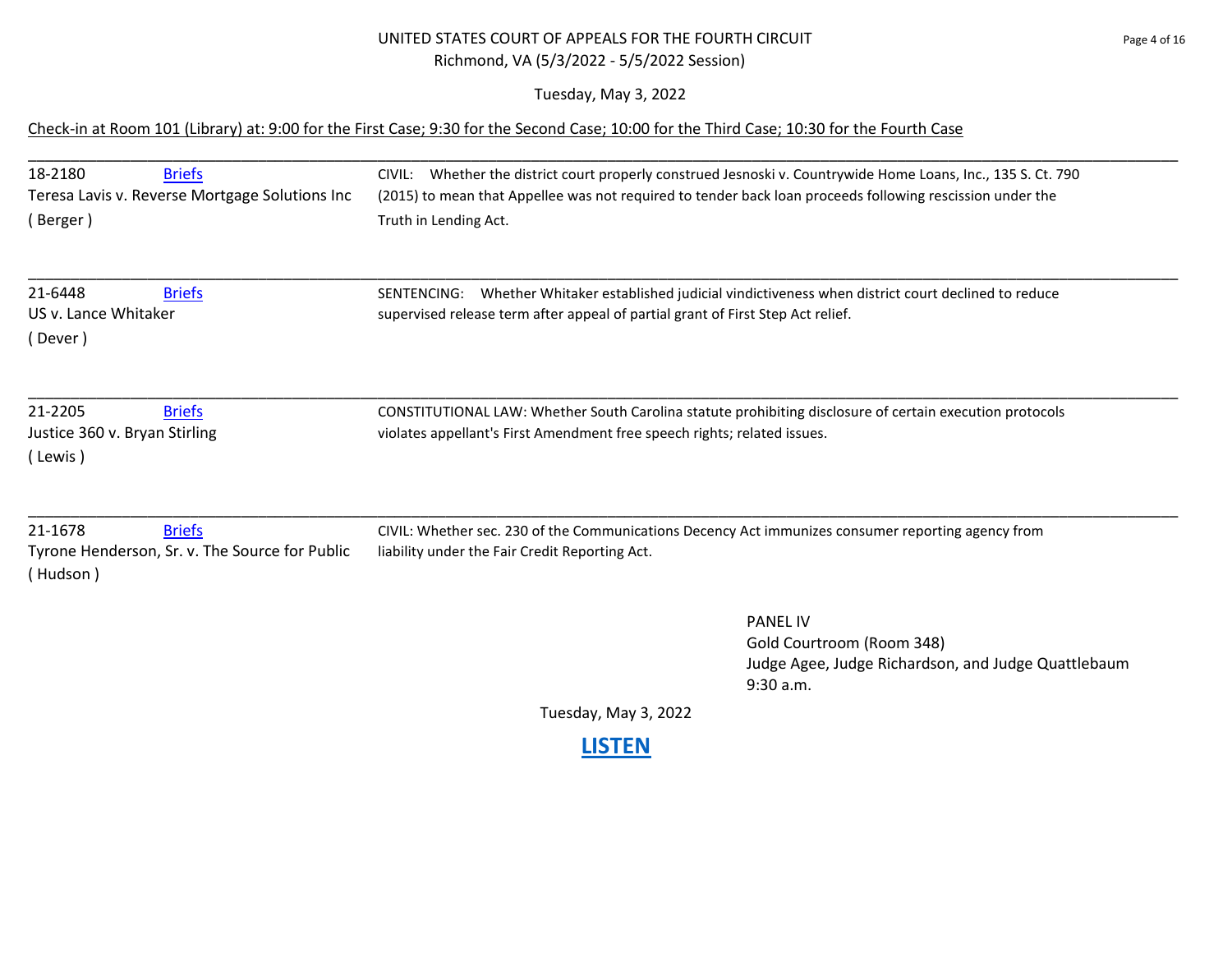## UNITED STATES COURT OF APPEALS FOR THE FOURTH CIRCUIT PAGE 15 OF 16

## Richmond, VA (5/3/2022 - 5/5/2022 Session)

Tuesday, May 3, 2022

## Check-in at Room 101 (Library) at: 9:00 for the First Case; 9:30 for the Second Case; 10:00 for the Third Case; 10:30 for the Fourth Case

| 20-7144<br><b>Briefs</b><br>US v. Brooks Lesane<br>(Boyle)                            | CRIMINAL: Whether coram nobis relief is available to challenge 18 U.S.C. section 922(g) conviction under<br>United States v. Simmons, 649 F.3d 237 (4th Cir. 2011) (en banc).                                 |
|---------------------------------------------------------------------------------------|---------------------------------------------------------------------------------------------------------------------------------------------------------------------------------------------------------------|
| 20-4095<br><b>Briefs</b><br>US v. David Miller<br>(Ellis)<br>20-4121<br>Associations: | Whether district court sufficiently inquired into appellant's wife's invocation of Fifth Amendment<br>CRIMINAL:<br>privilege against self-incrimination; sufficiency of the evidence; validity of indictment. |
| 20-1762<br><b>Briefs</b><br>Zoila Sorto-Guzman v. Merrick Garland                     | IMMIGRATION: Whether single death threat on account of religion amounts to persecution; other issues.                                                                                                         |
| 21-6553<br><b>Briefs</b><br>Gary Wall v. E. Rasnick<br>(Cullen)                       | Sufficiency of the evidence after bench trial on excessive force and related claims; whether<br><b>CIVIL RIGHTS:</b><br>district court erred in denying spoliation motion.                                    |
|                                                                                       | <b>PANEL V</b><br>Tweed Courtroom (Room 414-D)<br>Judge King, Judge Wynn, and Judge Floyd<br>9:30 a.m.                                                                                                        |

Tuesday, May 3, 2022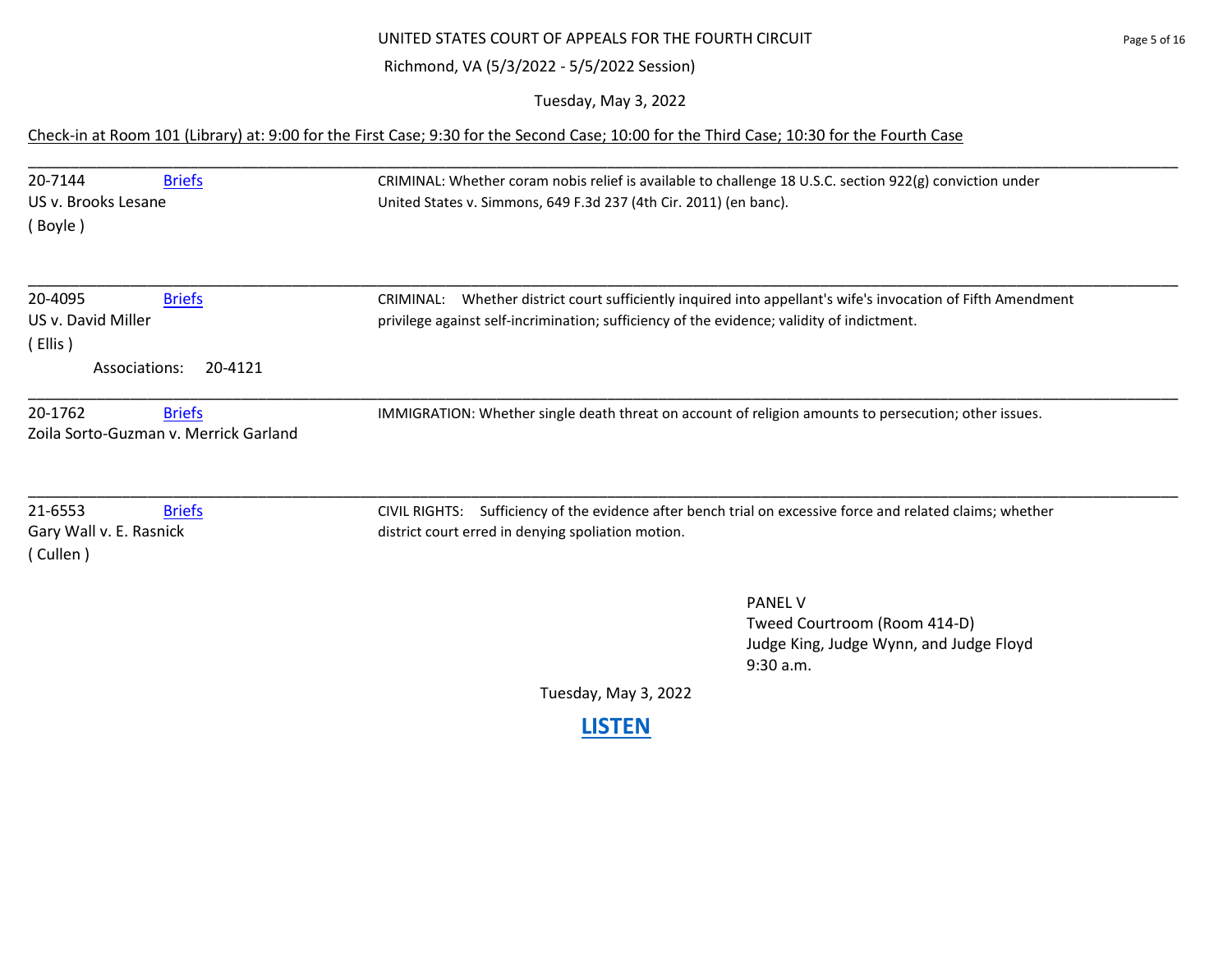#### UNITED STATES COURT OF APPEALS FOR THE FOURTH CIRCUIT **Page 6 of 16** Page 6 of 16

#### Richmond, VA (5/3/2022 - 5/5/2022 Session)

Tuesday, May 3, 2022

\_\_\_\_\_\_\_\_\_\_\_\_\_\_\_\_\_\_\_\_\_\_\_\_\_\_\_\_\_\_\_\_\_\_\_\_\_\_\_\_\_\_\_\_\_\_\_\_\_\_\_\_\_\_\_\_\_\_\_\_\_\_\_\_\_\_\_\_\_\_\_\_\_\_\_\_\_\_\_\_\_\_\_\_\_\_\_\_\_\_\_\_\_\_\_\_\_\_\_\_\_\_\_\_\_\_\_\_\_\_\_\_\_\_\_\_\_\_\_\_\_\_\_\_\_\_\_\_\_\_\_\_\_\_\_

## Check-in at Room 101 (Library) at: 1:30

( Myers )

22-1251 [Briefs](https://www.ca4.uscourts.gov/DataBriefs.aspx?CASENUM=22-1251) Briefs CONSTITUTIONAL LAW: Appeal from denial of intervention and grant of injunctive relief barring N.C. Board of Elections Madison Cawthorn v. Barbara Lynn Amalfi from considering voter challenges to candidacy, based on Section 3 of the Fourteenth Amendment.

> PANEL VI Red Courtroom (Room 412) Judge Wynn, Judge Richardson, and Judge Heytens 2:00 p.m.

Tuesday, May 3, 2022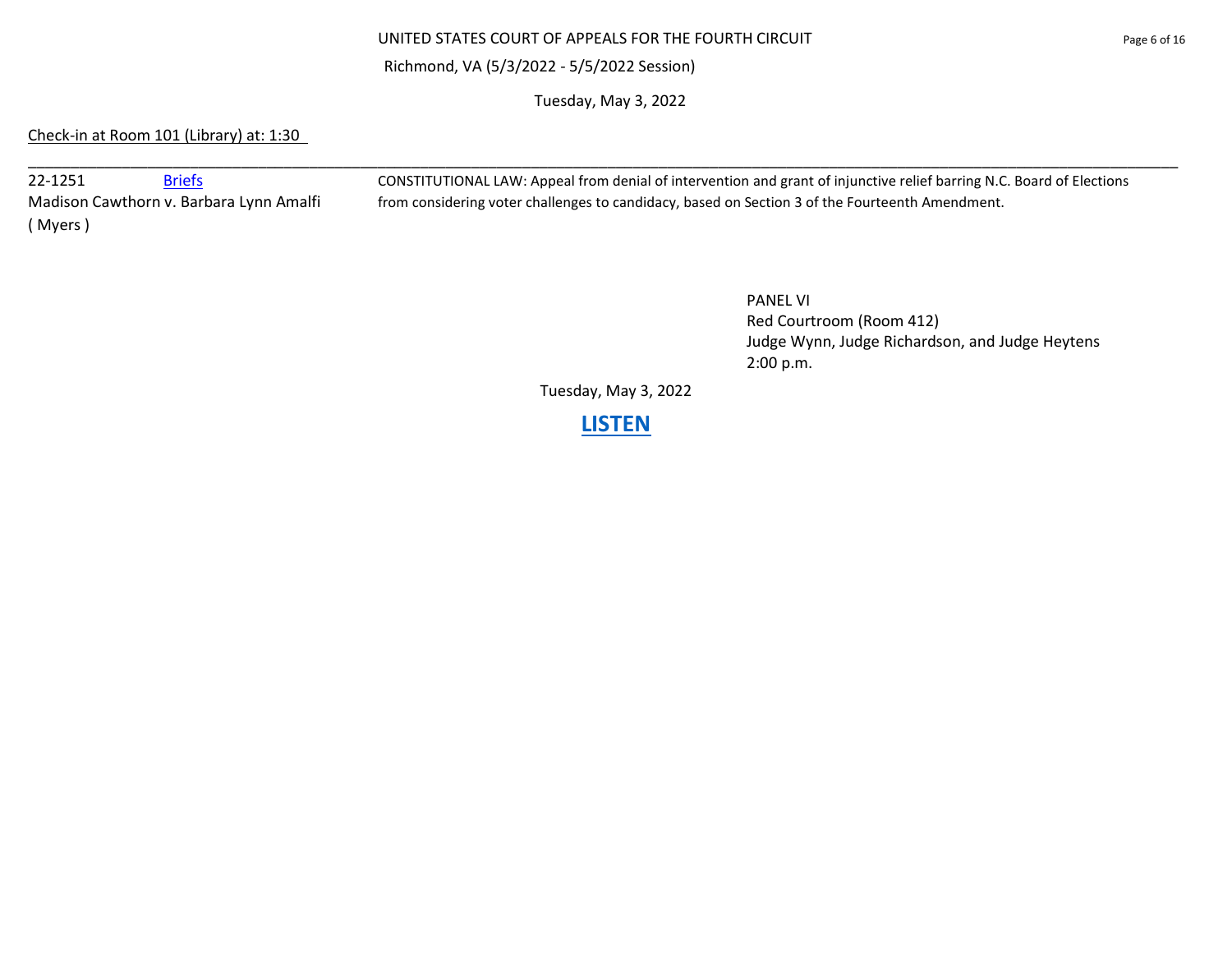### UNITED STATES COURT OF APPEALS FOR THE FOURTH CIRCUIT PAGE 2001 16 Page 7 of 16 Richmond, VA (5/3/2022 - 5/5/2022 Session)

Wednesday, May 4, 2022

## Check-in at Room 101 (Library) at: 9:00 for the First Case; 9:30 for the Second Case; 10:00 for the Third Case; 10:30 for the Fourth Case

| 20-7702<br>US v. Derick Fallin<br>(Bennett)     | <b>Briefs</b>                                              | POSTCONVICTION: Whether, after United States v. Davis, 139 S. Ct. 2319 (2019), movant may obtain section 2255<br>relief from career offender designation.                                                                                         |
|-------------------------------------------------|------------------------------------------------------------|---------------------------------------------------------------------------------------------------------------------------------------------------------------------------------------------------------------------------------------------------|
| 20-4061<br>US v. Bonifacio Sanchez<br>(Moon)    | <b>Briefs</b>                                              | IMMIGRATION: Whether immigration judge's failure to advise alien about eligibility for voluntary departure<br>is a due process violation that renders alien's removal order fundamentally unfair, warranting dismissal of<br>criminal indictment. |
| 20-2048                                         | <b>Briefs</b><br>Rodolfo Tinoco Acevedo v. Merrick Garland | Whether BIA's decision conflicts with In re Y-S-L-C-, 26 I. & N. Dec. 688 (B.I.A. 2015); whether the<br><b>IMMIGRATION:</b><br>Immigration Judge contravened petitioner's due process rights.                                                     |
| 20-1590<br>Lawrence Wiebusch v. SSA<br>(Childs) | <b>Briefs</b>                                              | SOCIAL SECURITY: Propriety of Appeals Council's decision to exclude claimant's new evidence from record;<br>other issues.                                                                                                                         |
|                                                 |                                                            | <b>PANEL I</b>                                                                                                                                                                                                                                    |

Red Courtroom (Room 412) Chief Judge Gregory, Judge Motz, and Judge Wynn 9:30 a.m.

Wednesday, May 4, 2022

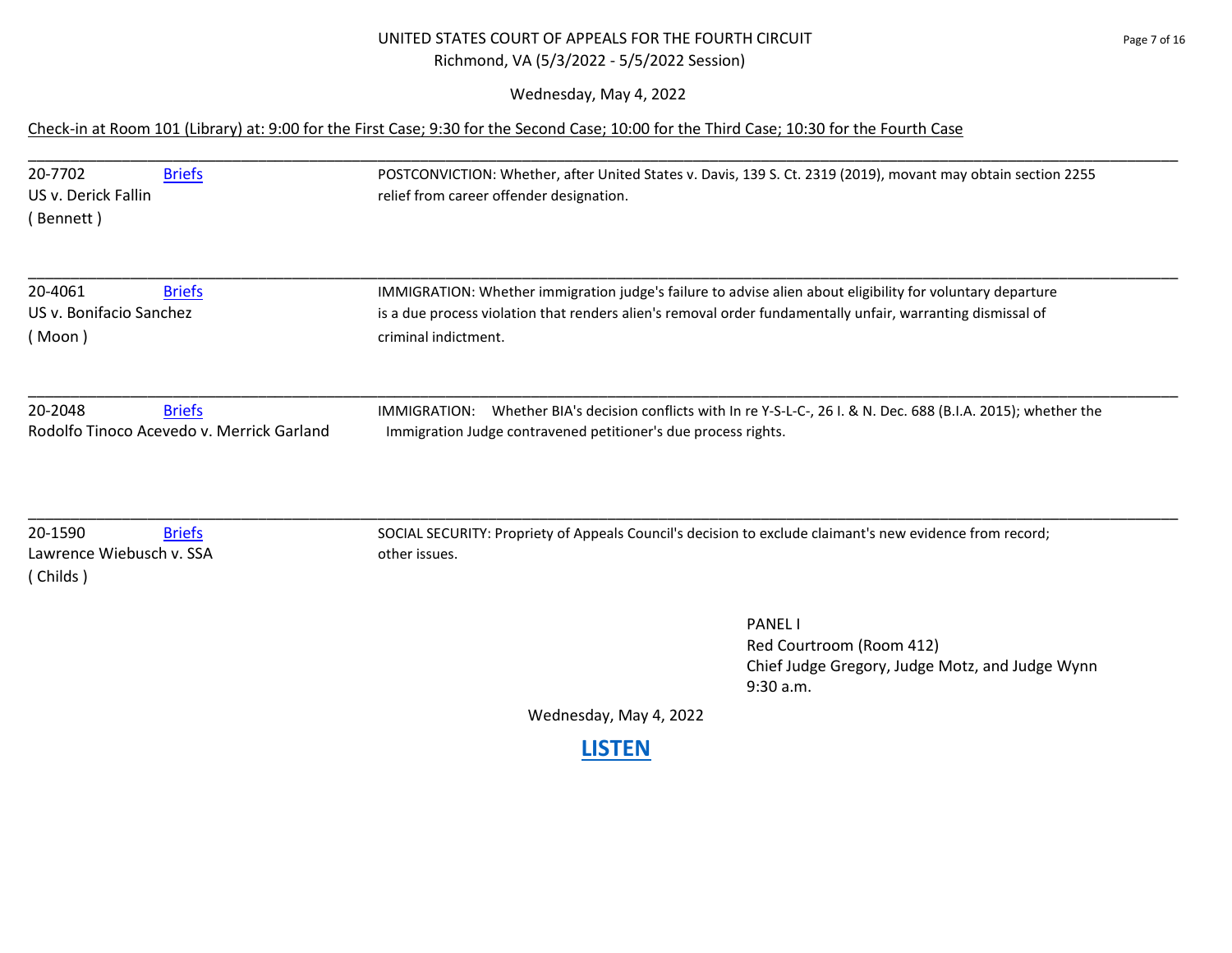## UNITED STATES COURT OF APPEALS FOR THE FOURTH CIRCUIT **FOURTH CIRCUIT** Richmond, VA (5/3/2022 - 5/5/2022 Session)

Wednesday, May 4, 2022

### Check-in at Room 101 (Library) at: 9:00 for the First Case; 9:30 for the Second Case; 10:00 for the Third Case; 10:30 for the Fourth Case

| 21-1280<br><b>Briefs</b><br>Diana Houck v. LifeStore Bank<br>(Cayer)               | CIVIL: Whether district court lacked subject matter jurisdiction for claims under 11 U.S.C. 362(k); whether this<br>court lacks jurisdiction to review order dismissing claims.                                                                                                   |
|------------------------------------------------------------------------------------|-----------------------------------------------------------------------------------------------------------------------------------------------------------------------------------------------------------------------------------------------------------------------------------|
| 21-1711<br><b>Briefs</b><br>SEC v. Mark Johnson<br>(Bennett)                       | SECURITIES FRAUD: Whether district court erred in holding control person defendant jointly and severally<br>liable for disgorgement in SEC civil enforcement action; other issues.                                                                                                |
| 19-4123<br><b>Briefs</b><br>US v. Montana Barronette<br>(Blake)<br>Associations:   | Consolidated direct appeal by eight defendants following six-week jury trial; multiple issues<br>CRIMINAL:<br>including challenges to pretrial and evidentiary rulings, sentencing, and sufficiency of evidence.<br>19-4562, 19-4160, 19-4180, 19-4181, 19-4328, 19-4408, 19-4726 |
| 22-1094<br><b>Briefs</b><br>Eli Lilly and Company v. Novartis Pharma AG<br>(Ellis) | CIVIL: Challenge to order denying an application under 28 U.S.C. 1782 to obtain discovery in the United States<br>for use in foreign proceedings.                                                                                                                                 |
|                                                                                    | <b>PANEL II</b><br><b>Butzner Courtroom 201</b><br>Judge Niemeyer, Judge Diaz, and Senior Judge Floyd<br>9:30 a.m.                                                                                                                                                                |
|                                                                                    | Wednesday, May 4, 2022                                                                                                                                                                                                                                                            |
|                                                                                    | <b>LISTEN</b>                                                                                                                                                                                                                                                                     |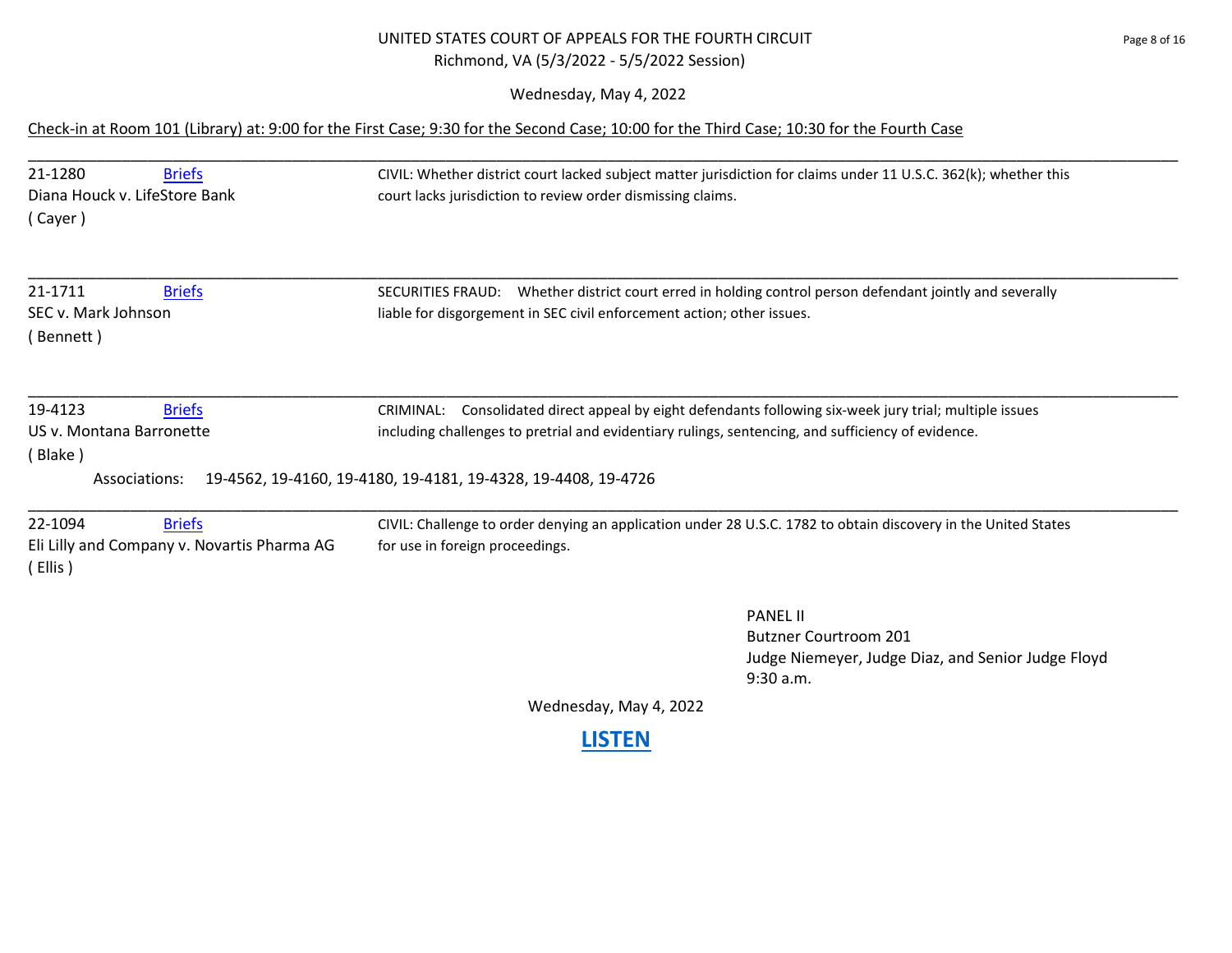## UNITED STATES COURT OF APPEALS FOR THE FOURTH CIRCUIT PAGE 2001 16 Richmond, VA (5/3/2022 - 5/5/2022 Session)

Wednesday, May 4, 2022

### Check-in at Room 101 (Library) at: 9:00 for the First Case; 9:30 for the Second Case; 10:00 for the Third Case; 10:30 for the Fourth Case

| 20-2251<br><b>Briefs</b><br>US v. Dereck McClellan<br>(Herlong)        | Propriety of district court's grant of summary judgment to Government in civil action for forfeiture of<br>CIVIL:<br>\$69,940.50 in United States currency.                                       |
|------------------------------------------------------------------------|---------------------------------------------------------------------------------------------------------------------------------------------------------------------------------------------------|
| 21-1932<br><b>Briefs</b><br>Jacoby Garrett v. Harold Clarke<br>(Payne) | CIVIL RIGHTS: Whether qualified immunity precludes suit against correctional facility management for<br>requiring technology staff member to take random controlled substance test; other issues. |
| 21-1623<br><b>Briefs</b><br>Edd Potter Coal Company, Inc. v. DOWCP     | Whether Employer forfeited Appointments Clause challenge by raising issue for first time after<br><b>BLACK LUNG:</b><br>remand by Benefits Review Board.                                          |
|                                                                        | <b>PANEL III</b><br>Blue Courtroom (Room 339)<br>Judge Wilkinson, Judge Richardson, and Judge Rushing<br>9:30 a.m.                                                                                |
|                                                                        | Wednesday, May 4, 2022                                                                                                                                                                            |
|                                                                        | <b>LISTEN</b>                                                                                                                                                                                     |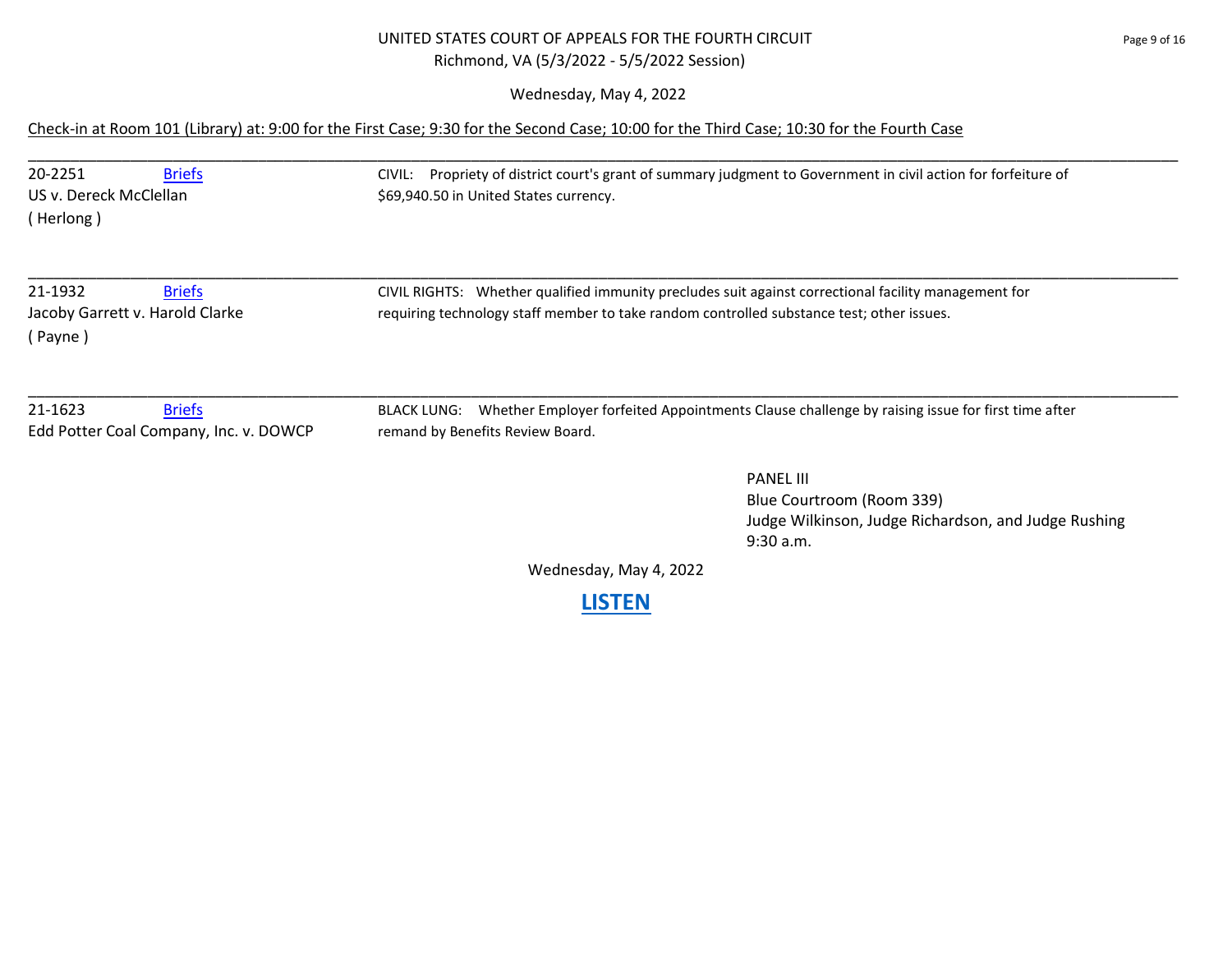### UNITED STATES COURT OF APPEALS FOR THE FOURTH CIRCUIT Page 10 of 16 Richmond, VA (5/3/2022 - 5/5/2022 Session)

Wednesday, May 4, 2022

## Check-in at Room 101 (Library) at: 9:00 for the First Case; 9:30 for the Second Case; 10:00 for the Third Case; 10:30 for the Fourth Case

| 21-1549<br><b>Briefs</b><br>Senderra RX Partners, LLC v. Blue Cross<br>(Eagles) | Propriety of grant of summary judgment on claims under N.C. Gen. Stat. section 58-51-37 (pharmacy of<br>CIVIL:<br>choice statute); other issues.              |
|---------------------------------------------------------------------------------|---------------------------------------------------------------------------------------------------------------------------------------------------------------|
| 21-1416<br><b>Briefs</b><br>US Methanol, LLC v. CDI Corporation<br>(Goodwin)    | CONTRACT: Whether district court erred in interpreting staffing contract; whether gist of the action doctrine<br>barred tort claims; other issues.            |
| 18-4819<br><b>Briefs</b><br>US v. Antwan Heyward<br>( Norton )                  | CRIMINAL: Whether defendant's 18 U.S.C. section 922(g)(1) conviction is invalid in light of Rehaif v. United<br>States, 139 S. Ct. 2191 (2019); other issues. |
|                                                                                 | <b>PANEL IV</b><br>Gold Courtroom (Room 348)                                                                                                                  |

Gold Courtroom (Room 348) Judge King, Judge Agee, and Judge Heytens 9:30 a.m.

Wednesday, May 4, 2022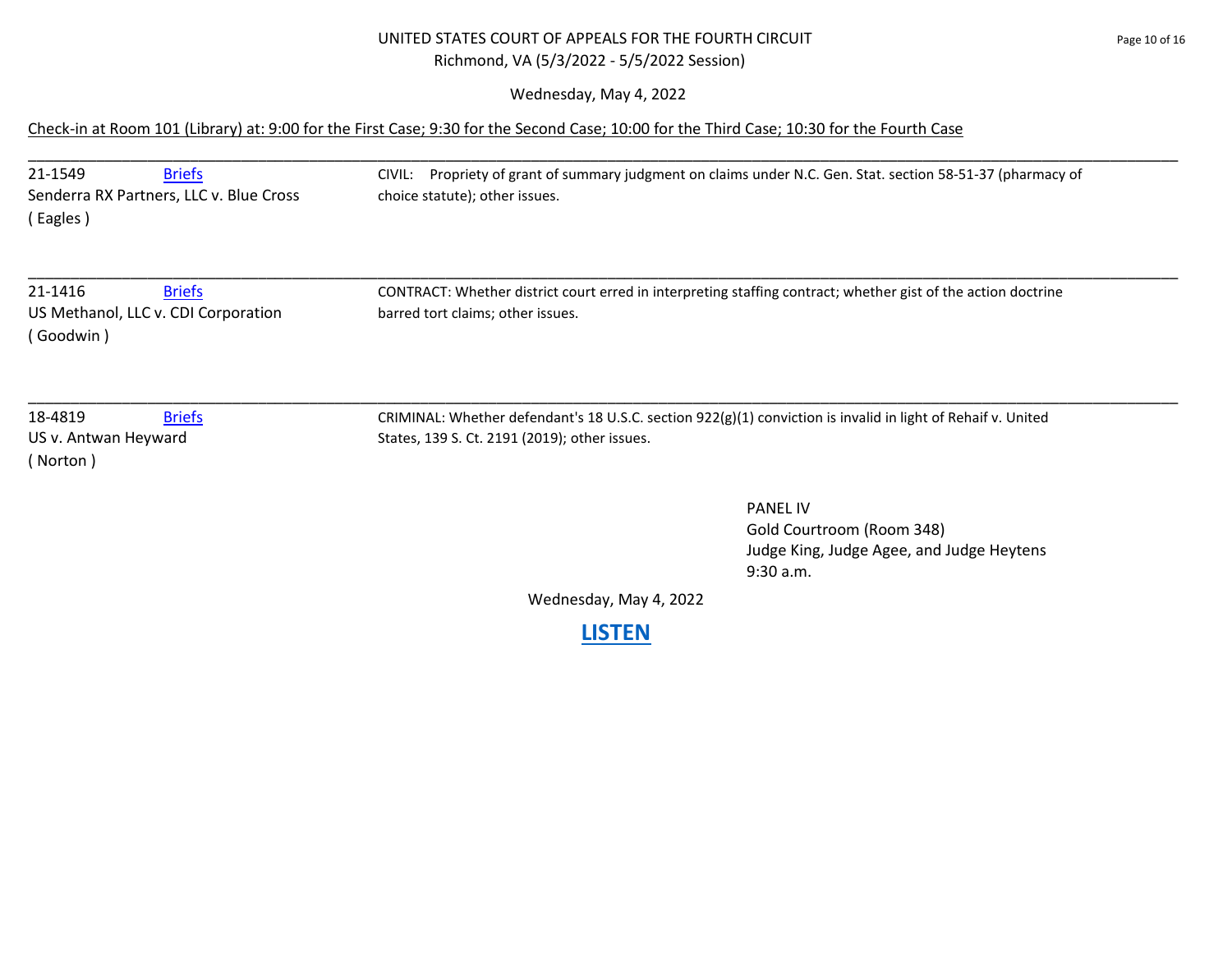#### UNITED STATES COURT OF APPEALS FOR THE FOURTH CIRCUIT **For a state of the CIRCUIT** page 11 of 16 Richmond, VA (5/3/2022 - 5/5/2022 Session)

Wednesday, May 4, 2022

#### Check-in at Room 101 (Library) at: 9:00 for the First Case; 9:30 for the Second Case; 10:00 for the Third Case; 10:30 for the Fourth Case

| 21-1756                                       | <b>Briefs</b>                               | CIVIL: Whether plaintiff qualified as prevailing party entitled to attorney's fees based on district court's grant |  |
|-----------------------------------------------|---------------------------------------------|--------------------------------------------------------------------------------------------------------------------|--|
| Damian Stinnie v. Richard Holcomb             |                                             | of preliminary injunction.                                                                                         |  |
| ( Moon )                                      |                                             |                                                                                                                    |  |
| 21-2323                                       | <b>Briefs</b>                               | CONTRACT: Whether contract authorizing foreign transaction fees on "point-of-sale and ATM transactions             |  |
|                                               | Siobhan Morrow v. Navy Federal Credit Union | made in foreign countries" unambiguously permits foreign transaction fees on transactions made by                  |  |
| (O'Grady)                                     |                                             | accountholders who never left the United States.                                                                   |  |
|                                               |                                             |                                                                                                                    |  |
| 19-2004                                       | <b>Briefs</b>                               | EMPLOYMENT: Propriety of Merit Systems Protection Board's conclusion that employer would have terminated           |  |
| Susan Weber v. Department of Veterans Affairs |                                             | plaintiff's employment absent her whistleblowing activity.                                                         |  |

\_\_\_\_\_\_\_\_\_\_\_\_\_\_\_\_\_\_\_\_\_\_\_\_\_\_\_\_\_\_\_\_\_\_\_\_\_\_\_\_\_\_\_\_\_\_\_\_\_\_\_\_\_\_\_\_\_\_\_\_\_\_\_\_\_\_\_\_\_\_\_\_\_\_\_\_\_\_\_\_\_\_\_\_\_\_\_\_\_\_\_\_\_\_\_\_\_\_\_\_\_\_\_\_\_\_\_\_\_\_\_\_\_\_\_\_\_\_\_\_\_\_\_\_\_\_\_\_\_\_\_\_\_\_\_

( Urbanski )

21-1656 [Briefs](https://www.ca4.uscourts.gov/DataBriefs.aspx?CASENUM=21-1656) CIVIL: Whether district court erred granting summary judgment, concluding appellant could not prove "severe Summer Sowash v. Marshalls of MA, Inc. or pervasive" conduct under Title VII; related issues.

> PANEL V Tweed Courtroom (Room 414-D) Judge Thacker, Judge Harris, and Judge Quattlebaum 9:30 a.m.

Wednesday, May 4, 2022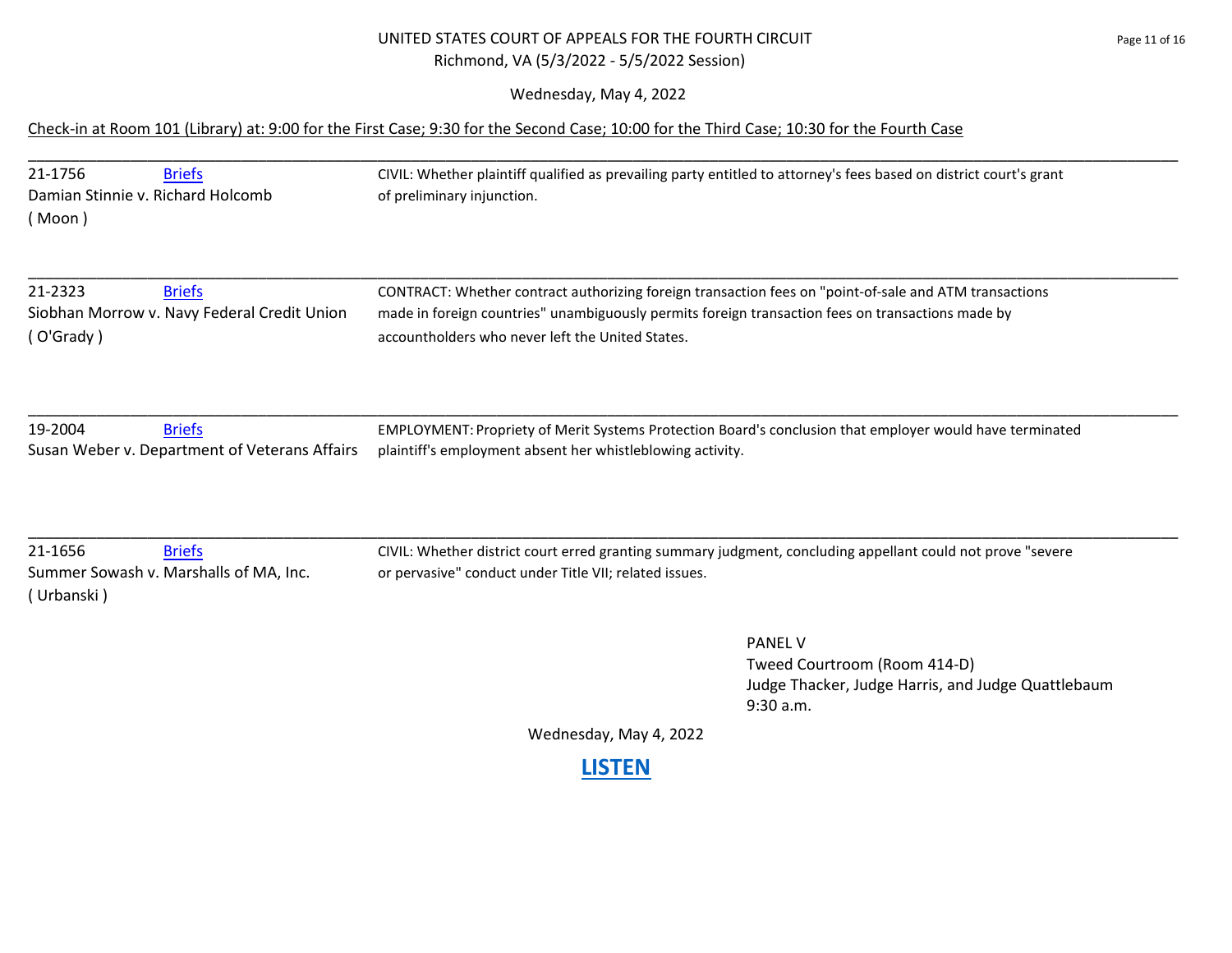### UNITED STATES COURT OF APPEALS FOR THE FOURTH CIRCUIT Page 12 of 16 Richmond, VA (5/3/2022 - 5/5/2022 Session)

Thursday, May 5, 2022

## Check-in at Room 101 (Library) at: 8:00 for the First Case; 8:30 for the Second Case; 9:00 for the Third Case; 9:30 for the Fourth Case

| 19-2343                               | <b>Briefs</b><br>Robert Zachariasiewicz, Jr. v. DOJ | EMPLOYMENT: Whether the district court erred in dismissing Appellant's Merit Systems Protection Board<br>appeal for lack of jurisdiction. |
|---------------------------------------|-----------------------------------------------------|-------------------------------------------------------------------------------------------------------------------------------------------|
| (Alston)                              |                                                     |                                                                                                                                           |
| 21-1163                               | <b>Briefs</b>                                       | IMMIGRATION: Jurisdiction to review denial of cancellation of removal for lack of moral character under                                   |
| Edwin Garcia Rogel v. Merrick Garland |                                                     | "catch-all" provision in 8 U.S.C. section 1101(f).                                                                                        |

PANEL I Red Courtroom (Room 412) Chief Judge Gregory, Judge Diaz, and Judge Thacker 8:30 a.m.

Thursday, May 5, 2022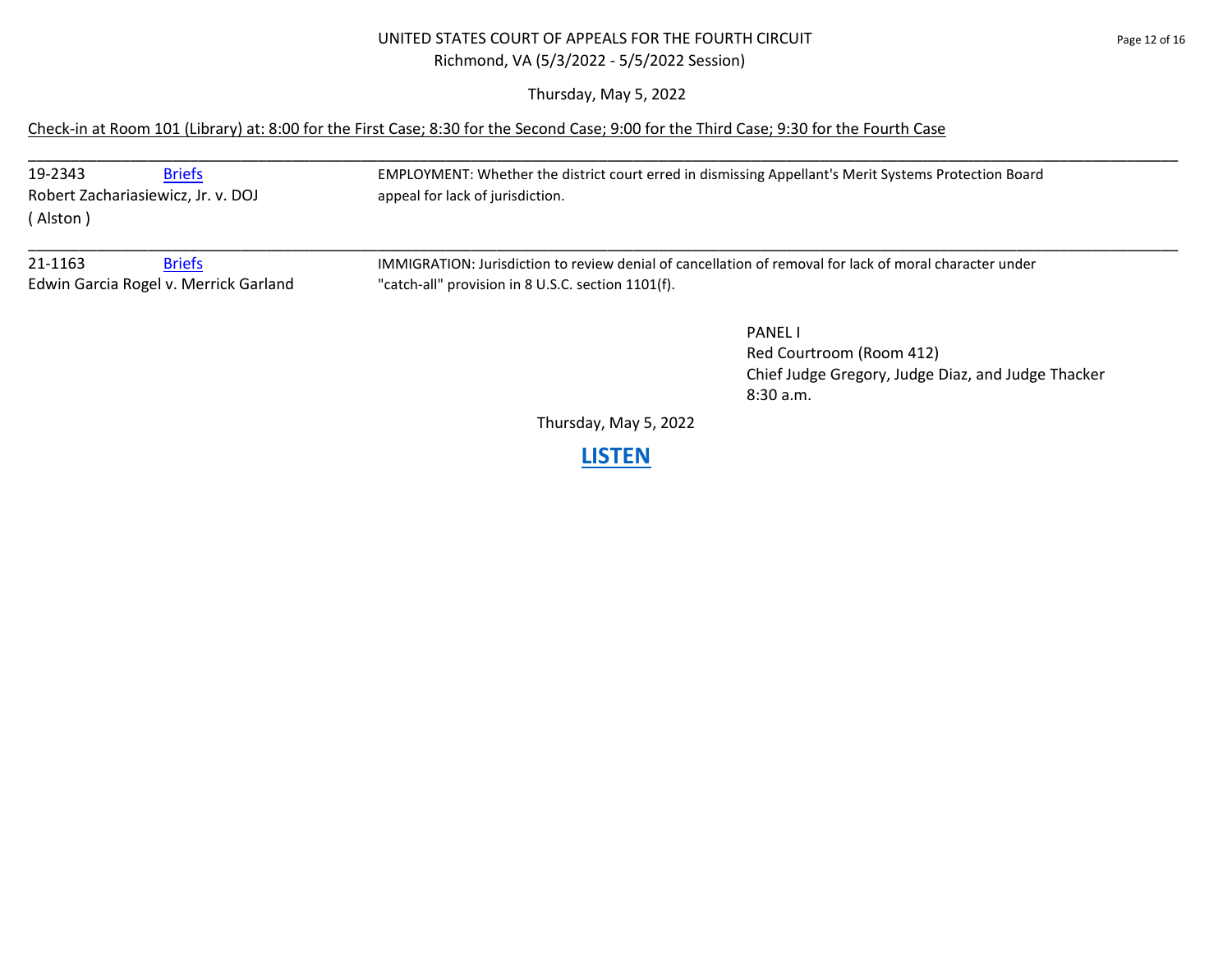## UNITED STATES COURT OF APPEALS FOR THE FOURTH CIRCUIT Page 16 of 16 Richmond, VA (5/3/2022 - 5/5/2022 Session)

Thursday, May 5, 2022

### Check-in at Room 101 (Library) at: 8:00 for the First Case; 8:30 for the Second Case; 9:00 for the Third Case; 9:30 for the Fourth Case

| 20-7320<br><b>Briefs</b>                     | SENTENCING: Whether, under the First Step Act, a district court may consider section 401's non-retroactive    |
|----------------------------------------------|---------------------------------------------------------------------------------------------------------------|
| US v. Leroy Goodwin                          | amendments when imposing a new sentence under section 404.                                                    |
| (Currie)                                     |                                                                                                               |
| Associations:<br>20-7362                     |                                                                                                               |
| 20-4396<br><b>Briefs</b>                     | Adequacy of venue allegation for wire and mail fraud charges; whether district court reversibly<br>CRIMINAL:  |
| US v. Andrew Powers                          | erred in failing to consider policy challenge to fraud Guidelines.                                            |
| (Alston)                                     |                                                                                                               |
| 21-4196<br><b>Briefs</b><br>US v. Nikia Tull | Whether district court erred in ruling that tax violations and wire fraud offenses were properly<br>CRIMINAL: |
| (Doumar)                                     | joined in indictment; other issues.                                                                           |
| 21-4250<br><b>Briefs</b>                     | Whether the district court reversibly erred when it ordered that revocation sentence be followed<br>CRIMINAL: |
| US v. Keith Nelson<br>(Faber)                | by five years' supervised release; other issues.                                                              |
|                                              | <b>PANEL II</b>                                                                                               |
|                                              | <b>Butzner Courtroom 201</b>                                                                                  |
|                                              | Judge Wynn, Judge Harris, and Judge Rushing                                                                   |
|                                              | 8:30a.m.                                                                                                      |
|                                              | $Thurcdou$ $MouE$ $2022$                                                                                      |

Thursday, May 5, 2022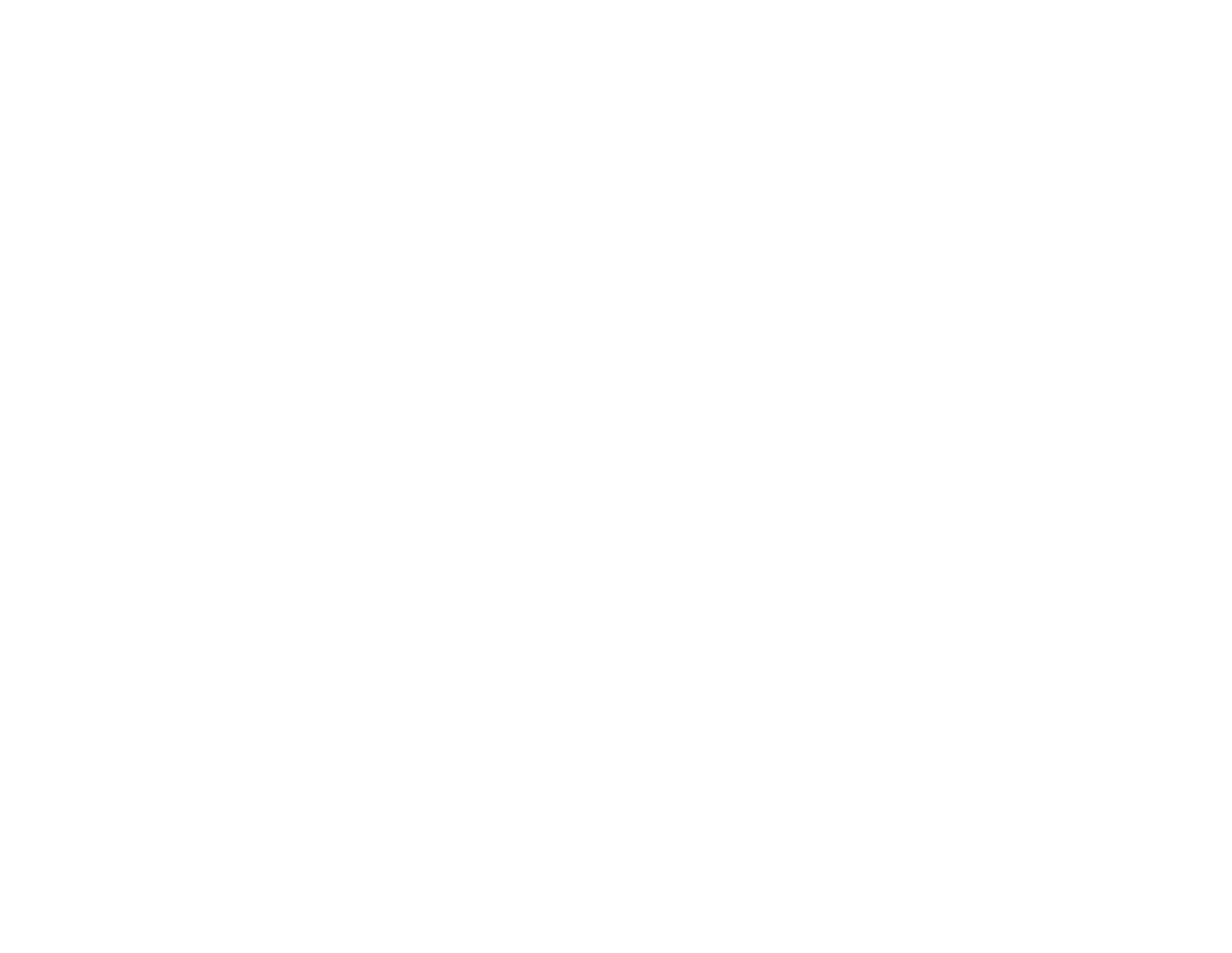## UNITED STATES COURT OF APPEALS FOR THE FOURTH CIRCUIT **FOUR THE STATES** Page 14 of 16 Richmond, VA (5/3/2022 - 5/5/2022 Session)

Thursday, May 5, 2022

# Check-in at Room 101 (Library) at: 8:00 for the First Case; 8:30 for the Second Case; 9:00 for the Third Case; 9:30 for the Fourth Case

| 20-4280<br><b>Briefs</b>                                   | Propriety of denial of motion to sever; whether the imposed maximum, consecutive sentences<br>CRIMINAL:                                                                         |
|------------------------------------------------------------|---------------------------------------------------------------------------------------------------------------------------------------------------------------------------------|
| US v. Demetrice Devine                                     | were multiplicitous and/or violated double jeopardy; other issues.                                                                                                              |
| (Dever)                                                    |                                                                                                                                                                                 |
| Associations:<br>20-4327                                   |                                                                                                                                                                                 |
| 21-4554<br><b>Briefs</b>                                   | CRIMINAL: Whether district court erred in refusing to grant new trial when a juror alleged other jurors                                                                         |
| US v. Tracy Brown<br>(Jones)                               | intimidated and harassed him to influence verdict.                                                                                                                              |
| 21-4085<br><b>Briefs</b><br>US v. Ricky Runner<br>(Bailey) | CRIMINAL: Whether district court erred in finding that a glass pipe, without other evidence of related<br>controlled substance use, supported probable cause to search vehicle. |
|                                                            | <b>PANEL III</b><br>Blue Courtroom (Room 339)<br>Judge Wilkinson, Judge Agee, and Judge Floyd<br>8:30 a.m.                                                                      |
|                                                            | Thursday, May 5, 2022                                                                                                                                                           |
|                                                            | <b>ISTEN</b>                                                                                                                                                                    |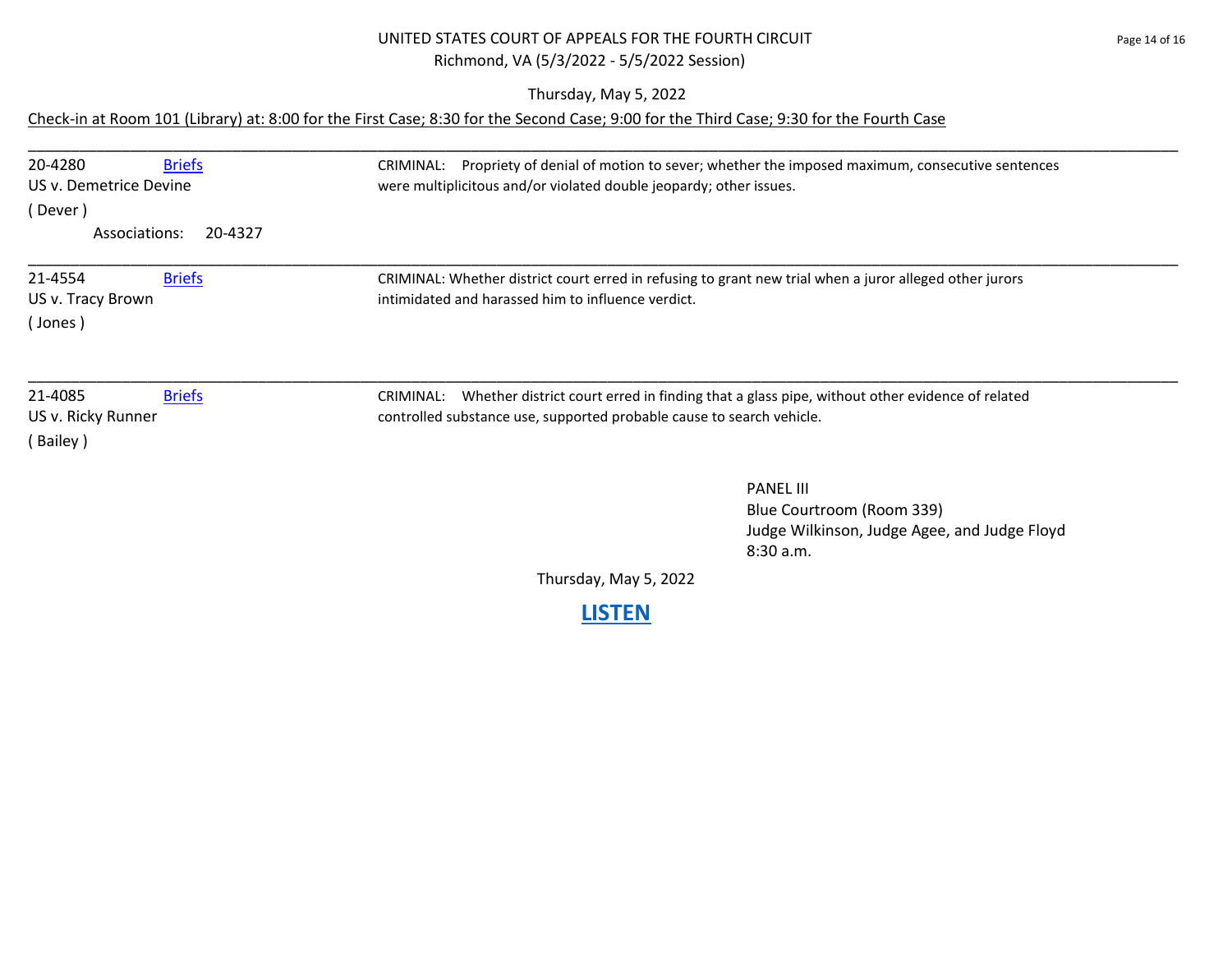## UNITED STATES COURT OF APPEALS FOR THE FOURTH CIRCUIT Page 15 of 16 Richmond, VA (5/3/2022 - 5/5/2022 Session)

Thursday, May 5, 2022

# Check-in at Room 101 (Library) at: 8:00 for the First Case; 8:30 for the Second Case; 9:00 for the Third Case; 9:30 for the Fourth Case

| 21-4473<br><b>Briefs</b><br>US v. David Orozco<br>(Dever )        | CONSTITUTIONAL LAW: Whether officers lacked probable cause to search appellant's cell phone and micro<br>secure digital (SD) cards. |
|-------------------------------------------------------------------|-------------------------------------------------------------------------------------------------------------------------------------|
| 19-4887<br><b>Briefs</b><br>US v. Chandler Gist-Davis<br>(Tilley) | Whether the district court erred in denying motion to suppress based on a finding of reasonable<br>CRIMINAL:<br>suspicion.          |
| 21-4082<br><b>Briefs</b><br>US v. Dewan Garris<br>(Conrad)        | CRIMINAL: Propriety of warrantless search of backpack and multiple conditions of supervised release; other<br>issues.               |
|                                                                   | <b>PANEL IV</b><br>Gold Courtroom (Room 348)<br>Judge King, Judge Richardson, and Judge Keenan<br>8:30 a.m.                         |
|                                                                   | Thursday, May 5, 2022                                                                                                               |
|                                                                   | <b>LISTEN</b>                                                                                                                       |